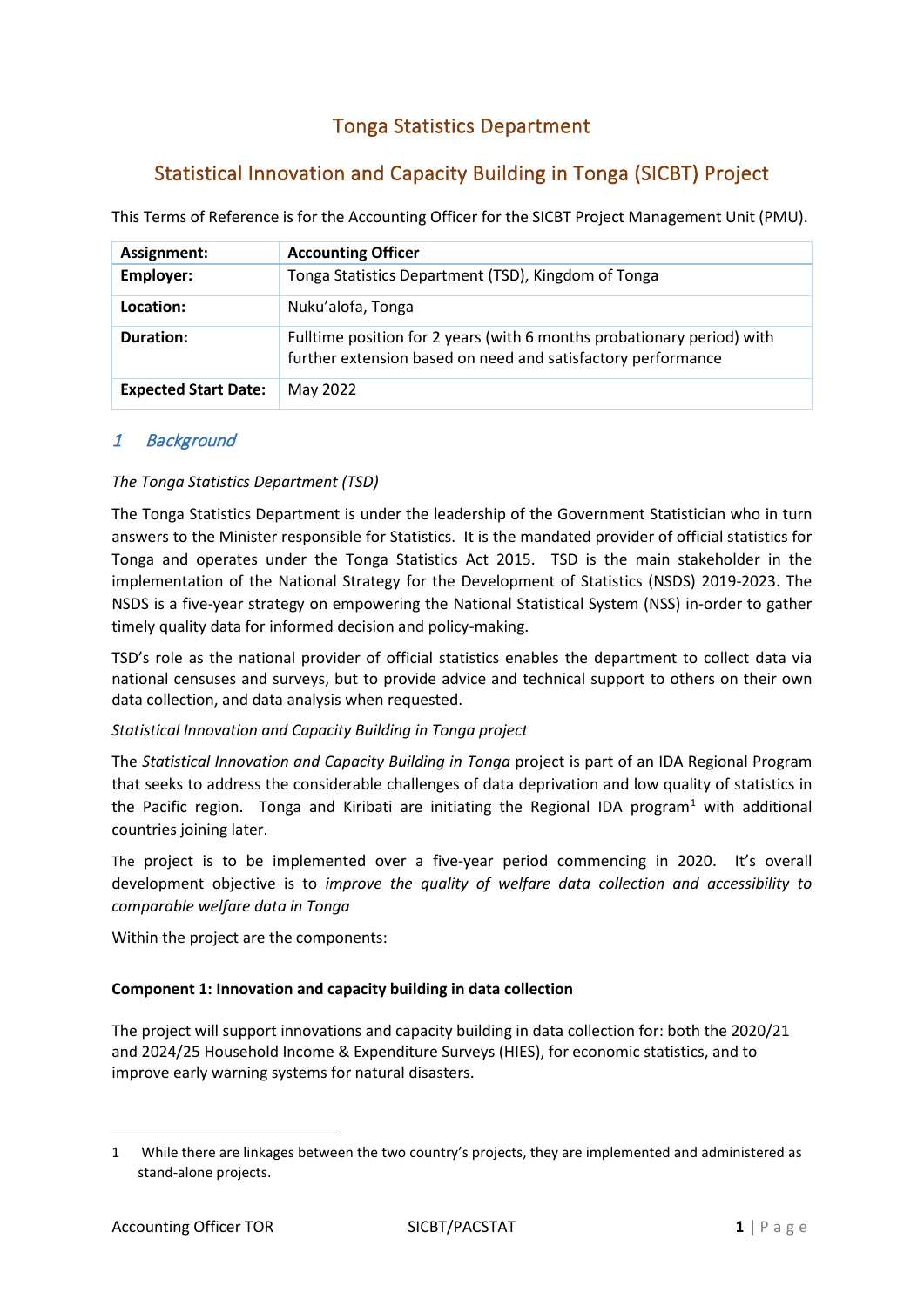#### **Component 2: Institutional strengthening**

The project will support activities such as analytical trainings and data research dissemination to strengthen the institutional and technical capacities of the TSD to improve the enabling environment for data collection in Tonga.

#### **Component 3: Implementation support**

The project will finance the operational and technical assistance of the TSD on project management and implementation.

It is in this regard that the Tonga Statistics Department have been recruited a full-time project coordinator and is hiring a full-time Accounting Officer to support TSD on processing of accounting for the SICBT project.

## 2 Objectives of the assignment

The objective of this assignment is to implement the Financial Management (FM) arrangements for the SICBT project under management of the Project Coordinator (PC) and the guidance of the Central Services Unit Financial Management Specialist (CSU FMS).

## 3 Scope of Services

The duties and responsibilities of the Accounting Officer for the SICBT project include:

- a. Process accurately and promptly all accounting transactions including payroll, operating expenses, travel, consultant payments, vendor payments, charge backs and other office running expenses.
- b. Maintain reconciled accounts at any given point in time for the PMU.
- c. Keep relevant documents and invoices systematically to fully support the accounts.
- d. Perform monthly bank account reconciliation and reviews of cash flow and replenishment for the PMU.
- e. Complete timely payments and resolve accounting related issues of the project.
- f. Prepare:
	- i. Support the Project Coordinator with planning aspects and preparation of the annual work program and budget
	- ii. Preparation of Interim Financial Reports (IFR)
	- iii. Preparation of the Withdrawal Application on the WB Client Connection online.
	- iv. Preparation of the annual financial statements.
	- v. Coordinate project audit by external auditors, as well as internal auditors.
- g. Ensure that internal control procedures as set out in the Project Operations Manual and Tonga Government regulations are adhered to, and report any breaches or concerns to the Project Coordinator and/or the Government Statistician (GS).
- h. Issue receipts/acknowledgements for funds received from the World Bank (WB).
- i. Input all orders and vouchers into the Finance Sun system.
- j. Preparing vote reconciliations on a monthly basis.
- k. Support the preparation and update of the project Fixed Asset Register (FAR) and Contracts/Commitments Register.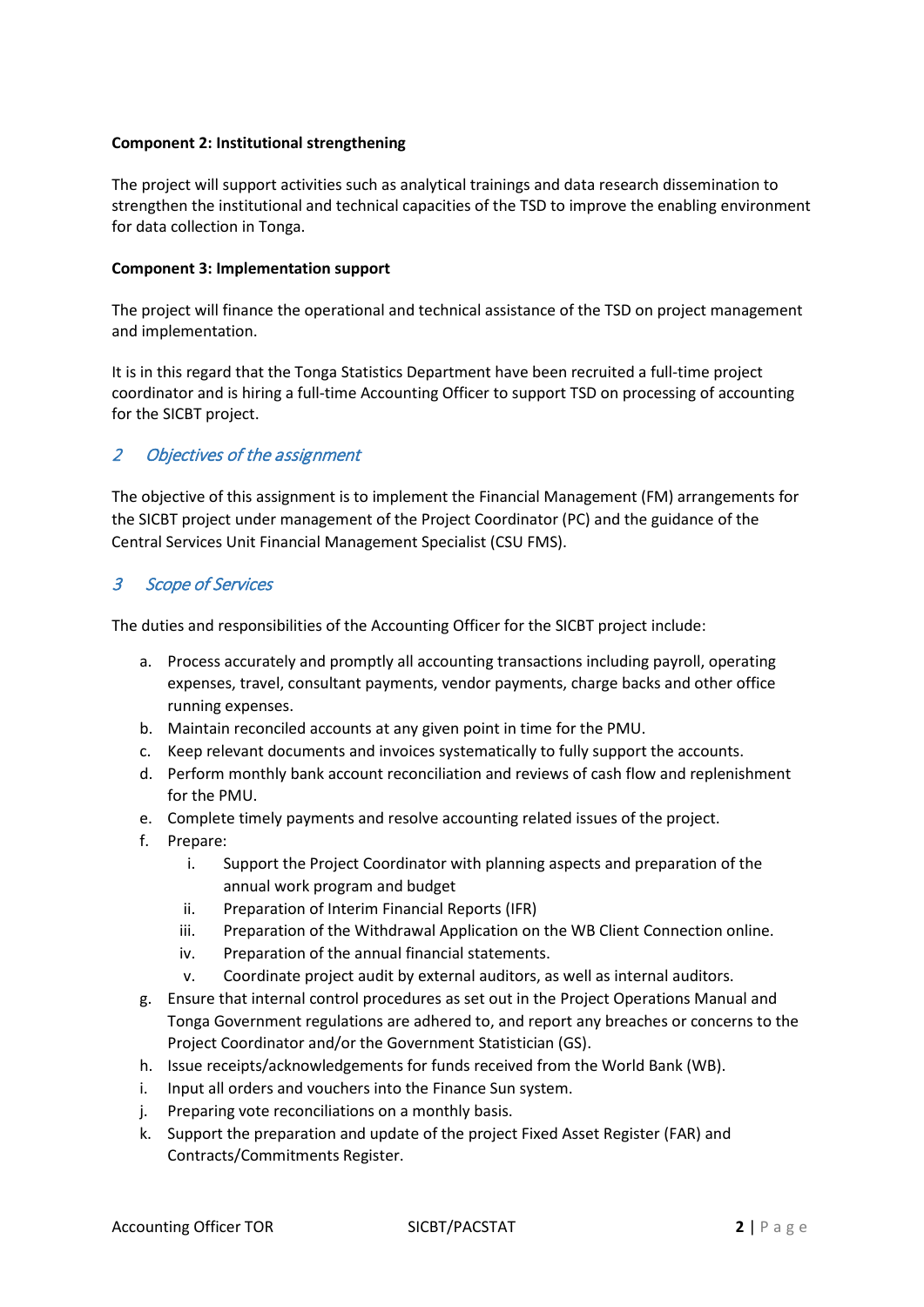- l. Ensure proper records and filling of the project's financial management and accounting documents.
- m. Provide necessary financial data regarding the SICBT project when required.
- n. Perform any other related tasks as may be required by the PC and GS

## 4 Institutional and Organization Arrangement

The Accounting Officer will be hired by Tonga Statistics Department (TSD), where office space and facilities will be provided. The Accounting Officer will report to the Project Coordinator (PC) of the PMU. The Accounting Officer is required to follow TSD standard working hours, and depending on business needs, may be requested to work extended hours.

## 5 Selection Criteria

### 5.1 Academic Background and Relevant Experience

- a. Minimum qualification is a Diploma in Accounting.
- b. At least 3 years broad experience in accounting including evidence of similar work in Government or Private Sector
- c. Fluency in English and demonstrated ability to be able to write succinct reports which clearly articulate issues identified.

## 5.2 Competencies

- a. Good analytical skills.
- b. Good computer skills and well versed with user-friendly application such as Microsoft Office (Word, Excel, Access, PowerPoint)
- c. Previous experience involving accounting and business management is desirable.
- d. Good communication skills. Fluent in both Tongan and English languages (written and spoken).
- e. Must have good public relation and networking skills.
- f. Ability to travel and work after hours would be an advantage.
- g. Experience working with an accounting software is desirable.

### 5.3 Personal Aptitudes

- a. Good worker and positive attitude.
- b. Highly motivated.
- c. Well organized and hardworking.
- d. Honesty and integrity.
- e. Highly proactive.
- f. Must be committed to duties allocated, efficiently and effectively.